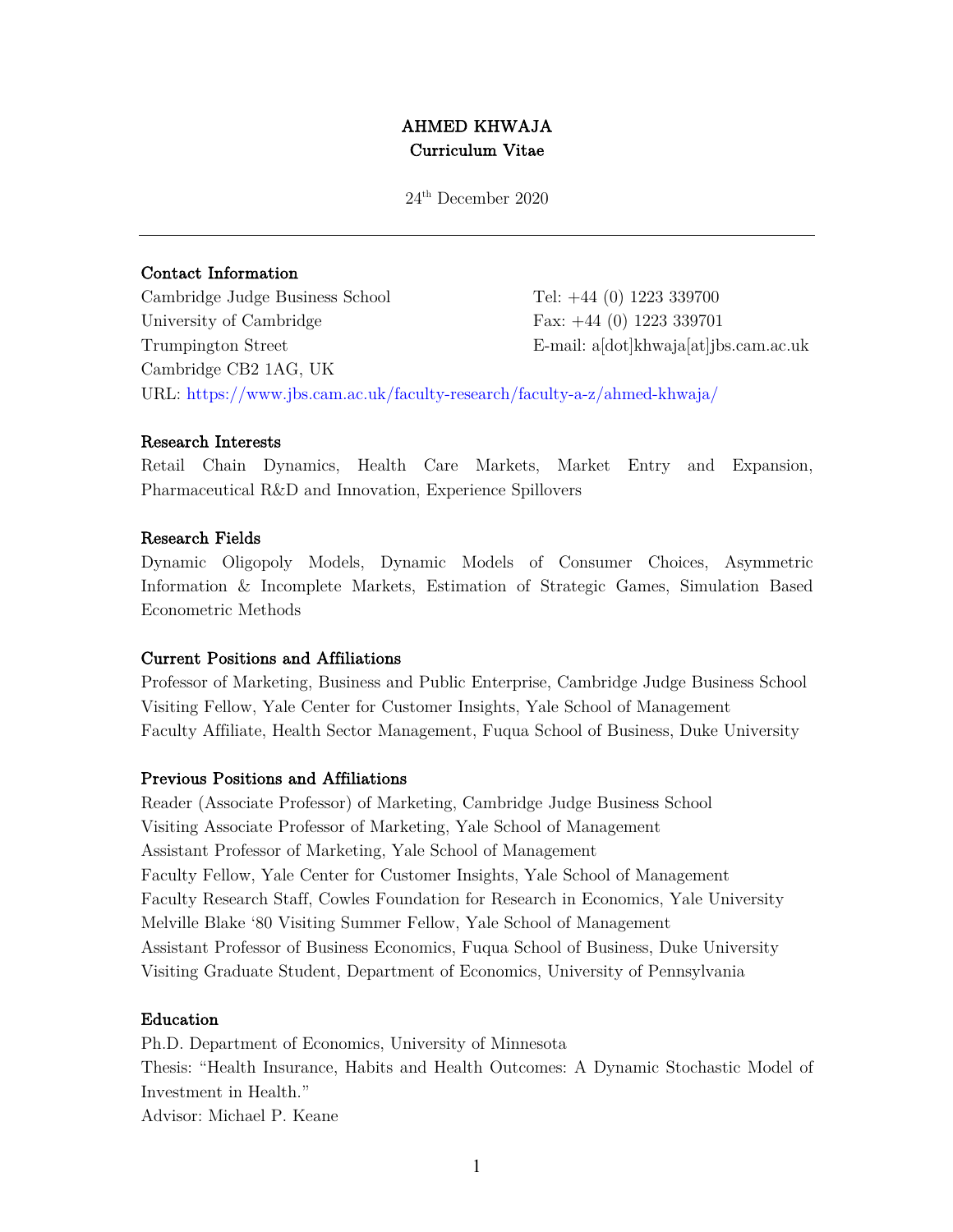# Publications

1. "Firm Expansion, Size Spillovers and Market Dominance in Retail Chain Dynamics," with Jason Blevins and Nathan Yang, *Management Science*. Vol. 64(9), pp. 4070-4093, 2018.

2. "The Dynamic Spillovers of Entry: An Application to the Generic Drug Industry," with Ron Gallant and Han Hong, Management Science, Vol. 64(3), pp. 1189-1211, 2018a.

3. "A Bayesian Approach to Estimation of Dynamic Models with Small and Large Number of Heterogeneous Players and Latent Serially Correlated States," with Ron Gallant and Han Hong, Journal of Econometrics, Vol. 203(1), pp. 19-32, 2018b.

4. "Short Run Needs and Long Term Goals: A Dynamic Model of Thirst Management," with Guofang Huang and K. Sudhir, *Marketing Science*, Vol. 34 (5), pp. 702-721, 2015.

5. "Moral Hazard, Adverse Selection and Health Expenditures: A Semiparametric Analysis," with Patrick Bajari, Christina Dalton and Han Hong, RAND Journal of Economics, Vol. 45 (4), pp. 747-763, 2014.

§ Honorable Mention Ken Arrow Award for best paper in Health Economics in 2014.

6. "Structural Models of Complementary Choices," with Steve Berry, Vineet Kumar, Andres Musalem, Kenneth C. Wilbur, Greg Allenby, Bharat Anand, Pradeep Chintagunta, W. Michael Hanemann, Przemek Jeziorski, Angelo Mele, Marketing Letters, Vol. 25 (3), pp. 245-256, 2014.

7. "Habit Persistence and Teen Sex: Could Increased Access to Contraception Have Unintended Consequences for Teen Pregnancies?" with Peter Arcidiacono and Lijing Ouyang, Journal of Business & Economic Statistics, Vol. 30 (2), pp. 312-325, 2012.

8. "A Comparison of Treatment Effects Estimators Using a Structural Model of AMI Treatment Choices and Severity of Illness Information from Hospital Charts," with Gabriel Picone, Martin Salm and Justin Trogdon, *Journal of Applied Econometrics*, Vol. 26 (5), pp. 825-853, 2011.

9. "Estimating Willingness to Pay for Medicare Using a Dynamic Life-Cycle Model of Demand for Health Insurance," *Journal of Econometrics*, Vol. 156 (1), pp. 130-147, 2010.

10. "Do Smokers Value Their Health and Longevity Less?" with Frank Sloan and Yang Wang, Journal of Law and Economics, Vol. 52(1), pp. 171-196, February 2009.

11. "Are Mature Smokers Misinformed?" with Dan Silverman, Frank Sloan and Yang Wang, Journal of Health Economics, Vol. 28(2), pp. 385-397, March 2009.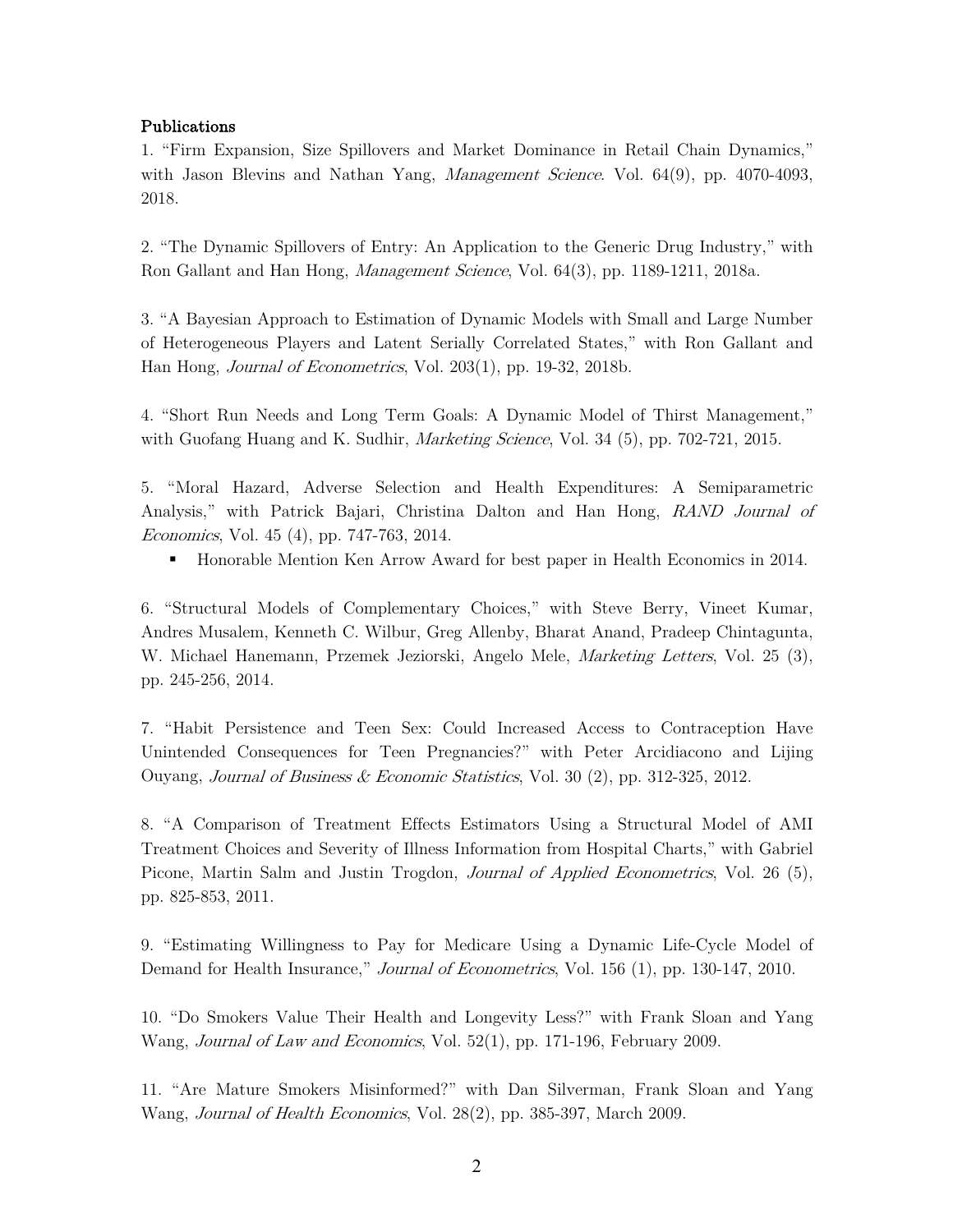12. "The Relationship Between Individual Expectations and Behaviors: Evidence on Mortality Expectations and Smoking Decisions," with Frank Sloan and Sukyung Chung, Journal of Risk and Uncertainty, Vol. 35(2), pp. 179-201, October 2007.

13. "Time Preference, Time Discounting and Smoking Decisions," with Dan Silverman and Frank Sloan, Journal of Health Economics, Vol. 26(5), pp. 927-949, September 2007.

14. "Testing the Mechanisms of Structural Models: The Case of the Mickey Mantle Effect," with Hanming Fang, Michael Keane, Martin Salm and Dan Silverman, American Economic Review, Papers & Proceedings, Vol. 97(2), pp. 53-59, May 2007.

15. "Smoking, Wealth Accumulation and the Propensity to Plan," with Dan Silverman, Frank Sloan and Yang Wang, Economics Letters, Vol. 94(1), pp. 96-103, January 2007.

16. "Learning about Individual Risk and the Decision to Smoke," with Frank Sloan and Sukyung Chung, International Journal of Industrial Organization, Vol. 24(4), pp. 683-699, July 2006a.

17. "Evidence on Preferences and Subjective Beliefs of Risk Takers: The Case of Smokers," with Frank Sloan and Martin Salm, *International Journal of Industrial Organization*, Vol. 24(4), pp. 667-682, July 2006.

■ The Paul Geroski Prize for the best paper published in 2006 in *IJIO*.

18. "The Effects of Spousal Health on the Decision to Smoke: Evidence on Consumption Externalities, Altruism and Learning Within the Household," with Frank Sloan and Sukyung Chung, *Journal of Risk and Uncertainty*, Vol. 32(1), pp. 17-35, January 2006b.

19. "Health Insurance, Habits and Health Outcomes: Moral Hazard in a Dynamic Stochastic Model of Investment in Health," in Proceedings of the 2002 North American Summer Meetings of the Econometric Society: Labor Economics and Applied Econometrics, edited by Anne Case, Raquel Fernandez, John Rust, Ken Wolpin.

# Working Papers

20. "A Quantitative Analysis of Customer Satisfaction and Employee Engagement in the Car Rental Industry," with Nathan Yang, working paper, Judge Business School, University of Cambridge, 2020, revise & resubmit.

21."The Effects of Early and Late Stage Collaboration Experience on Pharmaceutical Product Development," with Rebeca Méndez Durón, working paper, Judge Business School, University of Cambridge, 2020, revise & resubmit.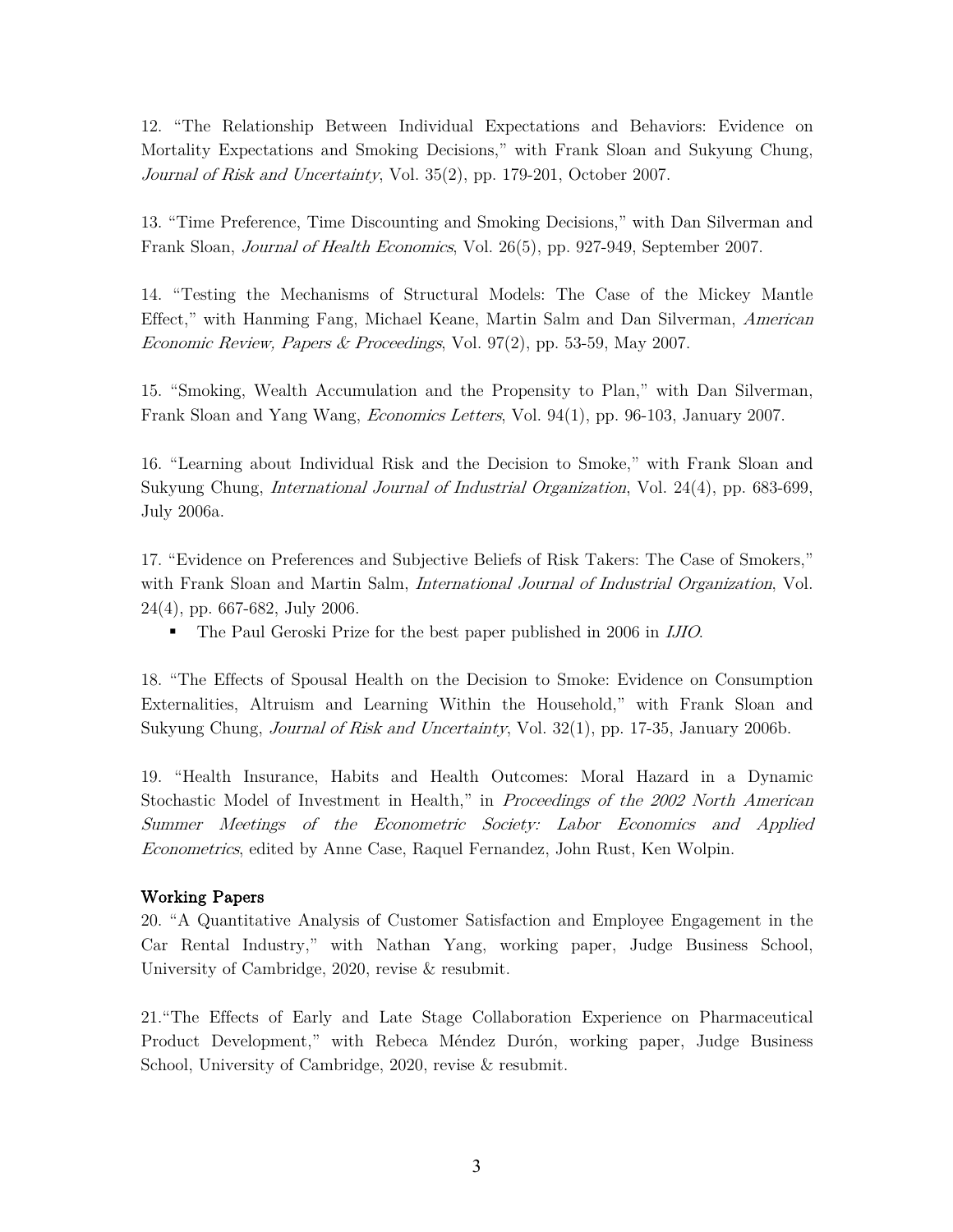22. "Moral Hazard and the 'Mickey Mantle' Effect in a Dynamic Model of Demand for Health Related Consumption," working paper, Judge Business School, University of Cambridge, 2020, under revision.

# Work in Progress

"Market Expansion While Balancing Social and Financial Objectives: Evidence From Microfinance Enterprises in Bangladesh," with Jarrod Vassallo and Jaideep Prabhu.

"Health Insurance Reform and the (Re-)Distribution of Welfare: A Dynamic Model of Savings, Health Insurance, and Medical Expenditures," with Matthew White.

"Computationally Feasible Conditional Choice Probability Based Estimation of Dynamic Discrete Choice Models with Big Data Using Reinforcement Learning," with Sonal Srivastava.

"The Role of Corporate Structure in Retail Chain Dynamics: Evidence from Home Improvement Stores During the Great Recession," with Jason Blevins.

"A Dynamic Model of Strategic Partnerships in FDA Trials," with Rebeca Méndez Durón.

#### Grants

| 2013-14 | "Dynamic Feedback Between Employee Engagement, Productivity and<br>Customer Loyalty," with Nathan Yang, Wharton Customer Analytics<br>Initiative Data Award.                                      |
|---------|---------------------------------------------------------------------------------------------------------------------------------------------------------------------------------------------------|
| 2009-13 | "Deterring Drunk Driving: Beliefs, Preferences, Outcomes, and Welfare<br>Implications," Co-PI, with Hanming Fang, Co-PI and Frank Sloan, PI,<br>NIAAA, R01 (\$1,994,000)                          |
| 2005-09 | "Structural Models of Consumer Optimization Behavior," Co-PI with<br>Donna Gilleskie, NIA R13 (\$20,000)                                                                                          |
| 2005-08 | "Structural Models of Consumer Optimization Behavior:<br>Labor,<br>Retirement, and Health," Co-PI with Donna Gilleskie, The Demography<br>and Economics of Aging Research Program, UNC (\$10,000) |
| 2004-06 | "A Dynamic Model of Teen Sex, Abortion and Childbearing," PI, with<br>Peter Arcidiacono, Co-PI, NICHD R03 (\$154,000)                                                                             |
| 2004-07 | "Why Don't Mature Smokers Quit?" Co-PI with Dan Silverman, Co-PI and<br>Frank Sloan, PI, Robert Wood Johnson Foundation (\$499,000)                                                               |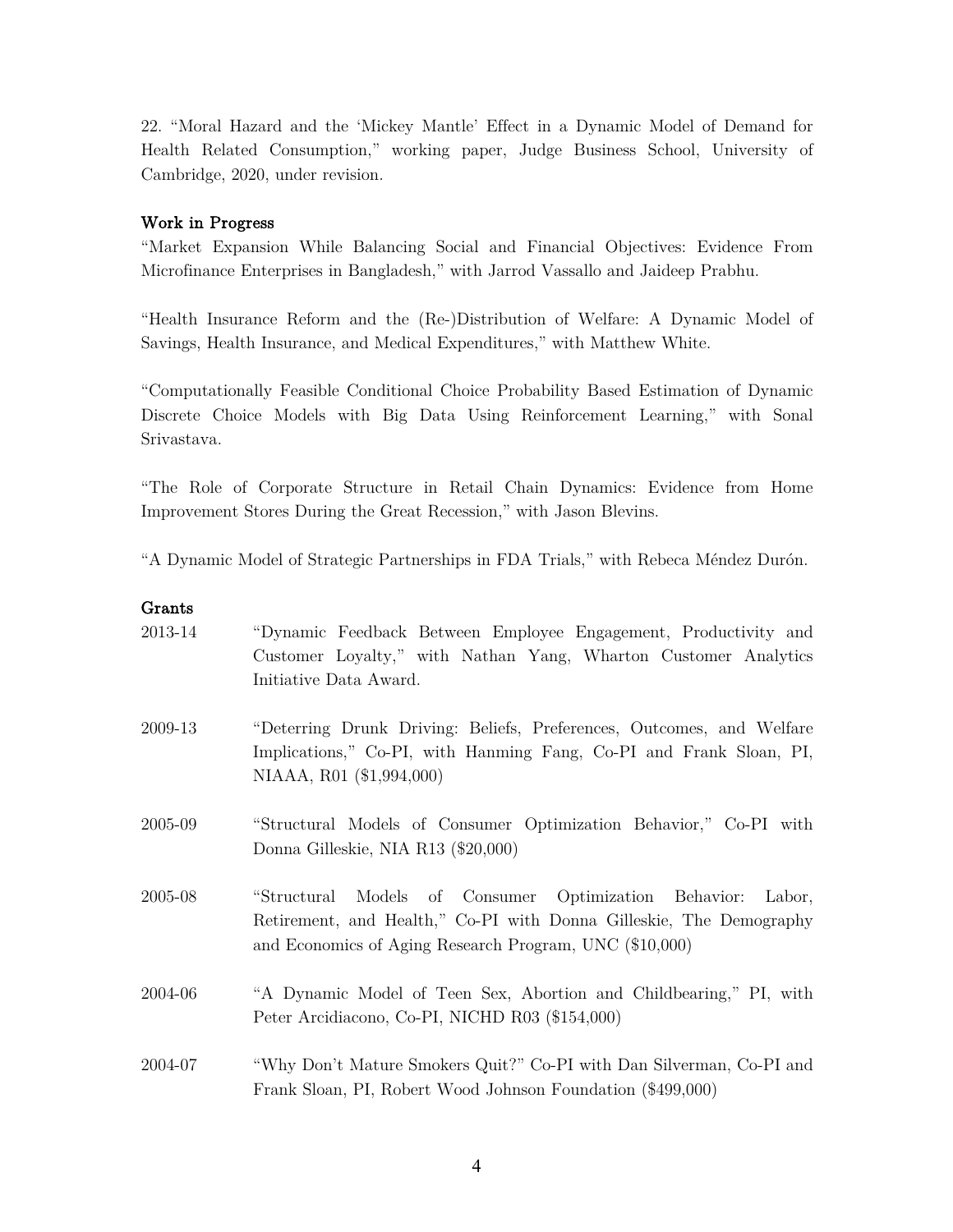1999-01 "A Dynamic Stochastic Model of Investment in Health," PI, AHRQ Dissertation Grant, R03 (\$31,000)

# Honors and Awards

| 2020 | CJBS Annual Teaching Award                                                                                                                     |
|------|------------------------------------------------------------------------------------------------------------------------------------------------|
| 2019 | CJBS Annual Faculty Activity Award                                                                                                             |
| 2015 | Honorable Mention Ken Arrow Award for best paper in Health Economics<br>published in 2014.                                                     |
| 2007 | "The Paul Geroski Best Article" Prize for the best paper published in 2006<br>in the <i>International Journal of Industrial Organization</i> . |

### Editorial and Professional Service (current and previous)

Associate Editor, Management Science, 2016-18 Editorial Review Board, Marketing Science, 2016-18 Co-Guest Editor, Journal of Econometrics, Annals Issue "Structural Models of Consumer Optimization Behavior."

Reviewer for: American Economic Journal: Applied Economics, American Economic Review, B.E. Journal of Economic Analysis & Policy, Economic Journal, Health Economics, International Economic Review, Journal of Applied Econometrics, Journal of Business and Economic Statistics, Journal of Industrial Economics, Journal of Marketing Research, Journal of Political Economy, Journal of Public Economics, Journal of Risk and Uncertainty, Management Science, Marketing Science, Quantitative Economics, RAND Journal of Economics, Review of Economic Studies, Review of Marketing Science, Southern Economic Journal, US-Israel Binational Science Foundation.

Session Co-Chair, Triennial Invitational Choice Symposium, 2013, 2016, 2019

INFORMS Marketing Science Doctoral Consortium Faculty 2013, 2015, 2017

Program Committee, Marketing-Industrial Organization Conference, Yale University, 2011, 2013, 2015

Session Organizer, INFORMS Marketing Science Conference, 2011, 2012, 2013, 2014, 2015, 2016, 2017

Session organizer, American Economic Association Meetings

Co-organizer, Conference on Structural Models in Labor, Aging and Health, Duke University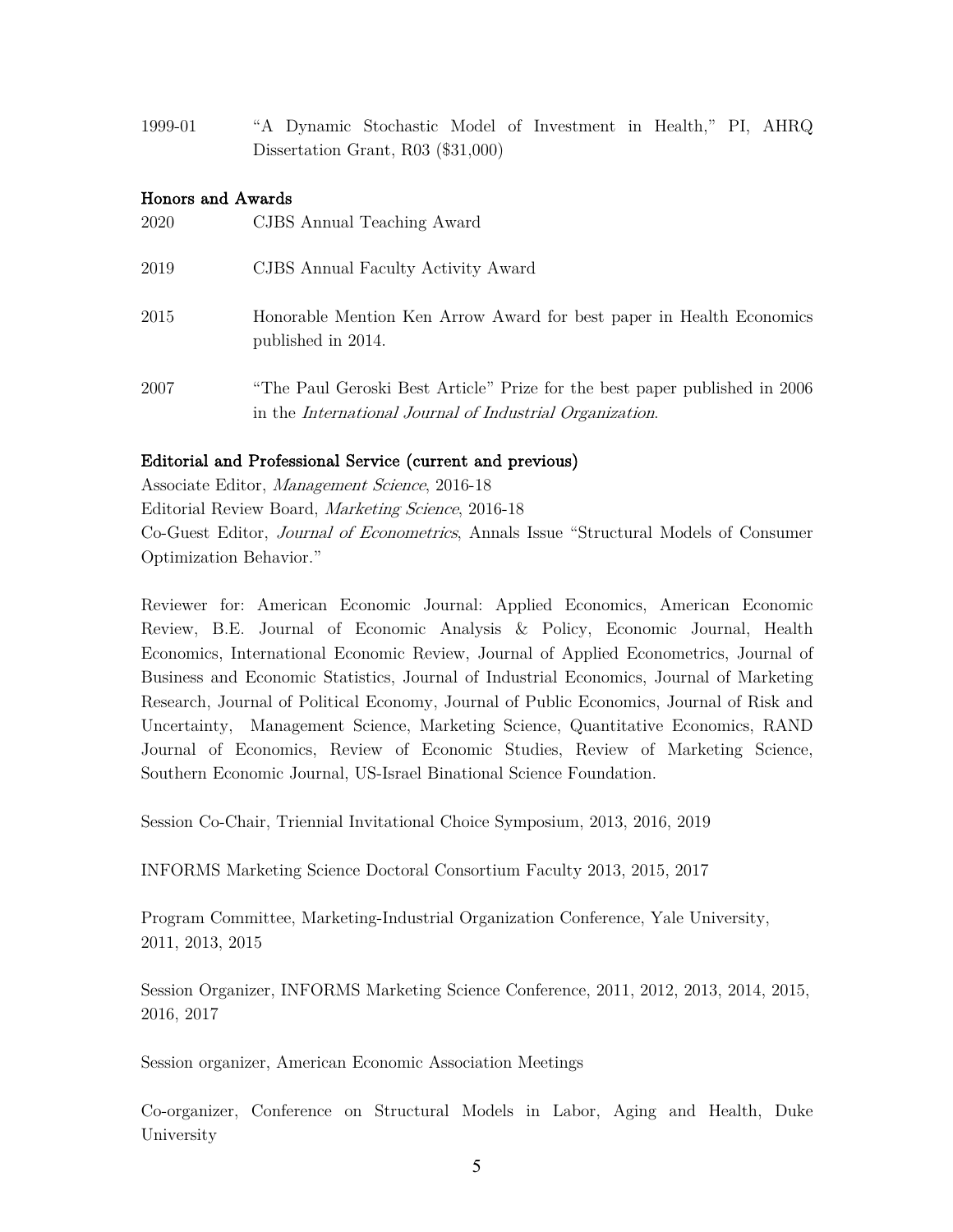Program committee, International Public Economic Theory Conference, Duke University

University of Cambridge

Marketing Faculty Recruiting Committee Marketing Group Coordinator for Executive Education Teaching Marketing Ph.D. Admissions Committee Discussion Panel, Ph.D. Students' Research Lunch

#### Yale University

Junior Faculty Recruiting Committee Ph.D. Admissions Committee Faculty Panel, Yale SOM Alumni Leadership Convocation

Duke University Junior Faculty Recruiting Committee

#### Professional Memberships

INFORMS Society of Marketing Science American Economic Association Econometric Society

#### Selected Conferences and Seminar Presentations

INFORMS Marketing Science Conference,\* Marketing Dynamics Conference,\* Invitational Triennial Choice Symposium (2013, 2016), SICS-University of California-Berkeley,\* UTD-FORMS Conference,\* Econometric Society Meetings,\* American Economic Association Meetings,\* Stanford Institute of Theoretical Economics,\* Yale China India Insights Conference (discussant), Four Schools Conference-Columbia University 2012, University of Cambridge, LSE, Dept. of Economics-New York University, Dept. of Economics-Johns Hopkins University, Dept. of Economics-Georgetown University, IO Prospectus Workshop-Yale University, Faculty Seminar-Yale School of Management, IO Workshop-Yale University, FDA Economics of Tobacco Roundtable, Dept. of Economics-University of Georgia, Marketing and Industrial Organization Conference-Yale University 2011 (discussant), NEMC-Harvard Business School 2010, Bureau of Economic Analysis, Carnegie Mellon University-Heinz School, BU-Harvard-MIT Health Economics Seminar, Dept. of Economics-University of Wisconsin-Madison (\* indicates multiple times)

#### Teaching Experience

University of Cambridge Marketing (MBA core) Building Customer Aligned Organizations (MBA, EMBA, Executive Education) Design Thinking (EMBA) Strategic Branding 2.0: The Cambridge Approach (Executive Education)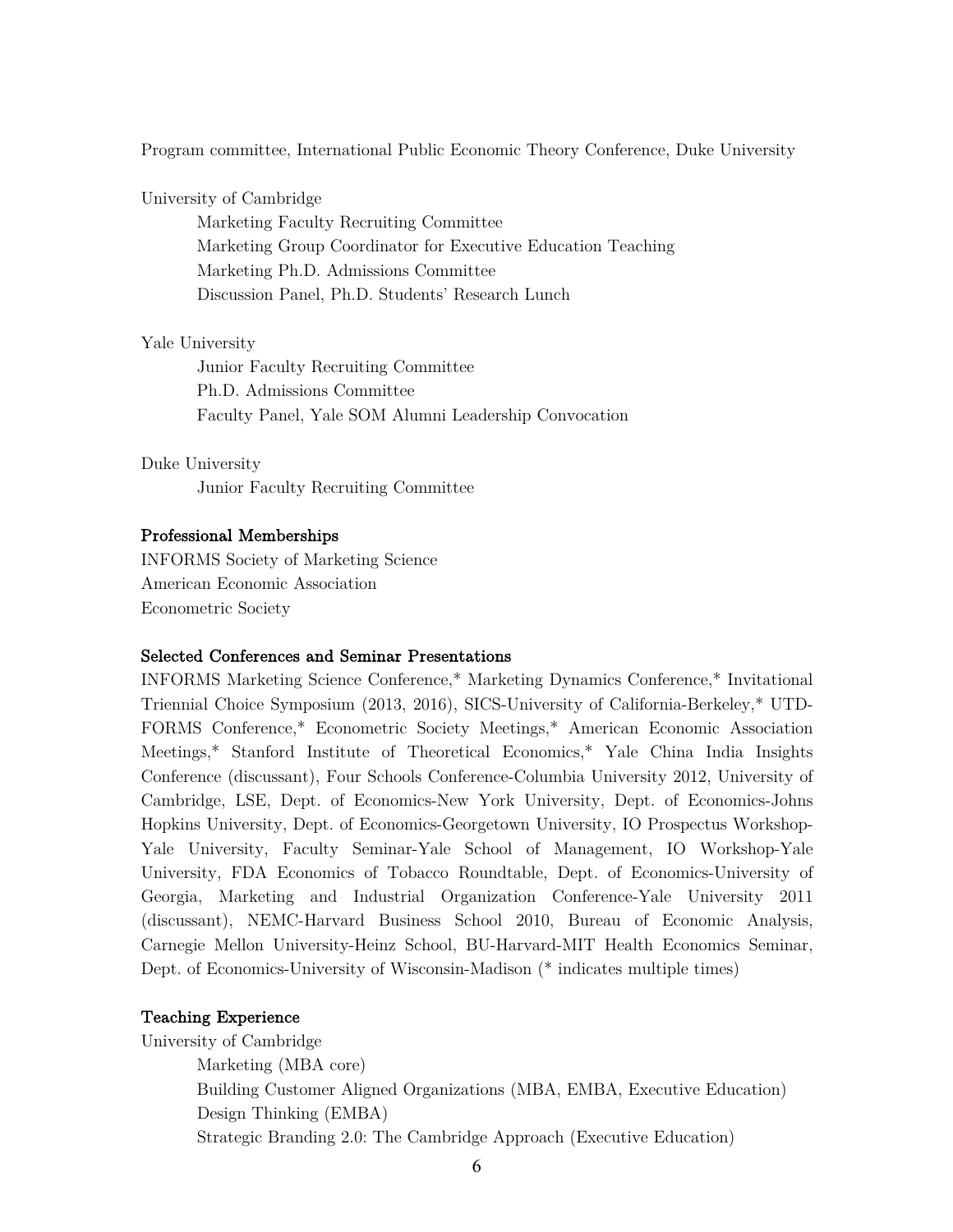Strategic Marketing Management (Executive Education) Digital Marketing (Executive Education, Master of Studies) Stakeholder Centric Innovation (Executive Education)

# Yale University

Customer (MBA core, Pre-MBA) Managing Marketing Programs (MBA elective) Marketing & Strategy (Global Pre-MBA) Seminar in Marketing (Ph.D.)

#### Duke University

Managerial Economics (MBA core) Market Intelligence (MBA elective) Health Economics (Ph.D., Undergraduate)

### University of Minnesota

Instructor, Mathematics Review Course for incoming Graduate Students Instructor, Principles of Microeconomics Teaching Assistant, Principles of Macroeconomics Guest Lecturer, Principles of Macroeconomics

# Student Advising

- Ph.D. student advising, Judge Business School, University of Cambridge Sonal Srivastava
- M.Phil student advising, Judge Business School, University of Cambridge Liang Zhao
- Ph.D. student advising, School of Management and Dept. of Economics, Yale University Doug Chung Elan Fuld Navid Mojir Boudhayan Sen Beomjoon Shin

Undergraduate Senior Essay Advisor, Department of Economics, Yale University Dakota Myers Melody Wang Frank Wu Leon Zhang

Ph.D. student advising, Department of Economics, Duke University